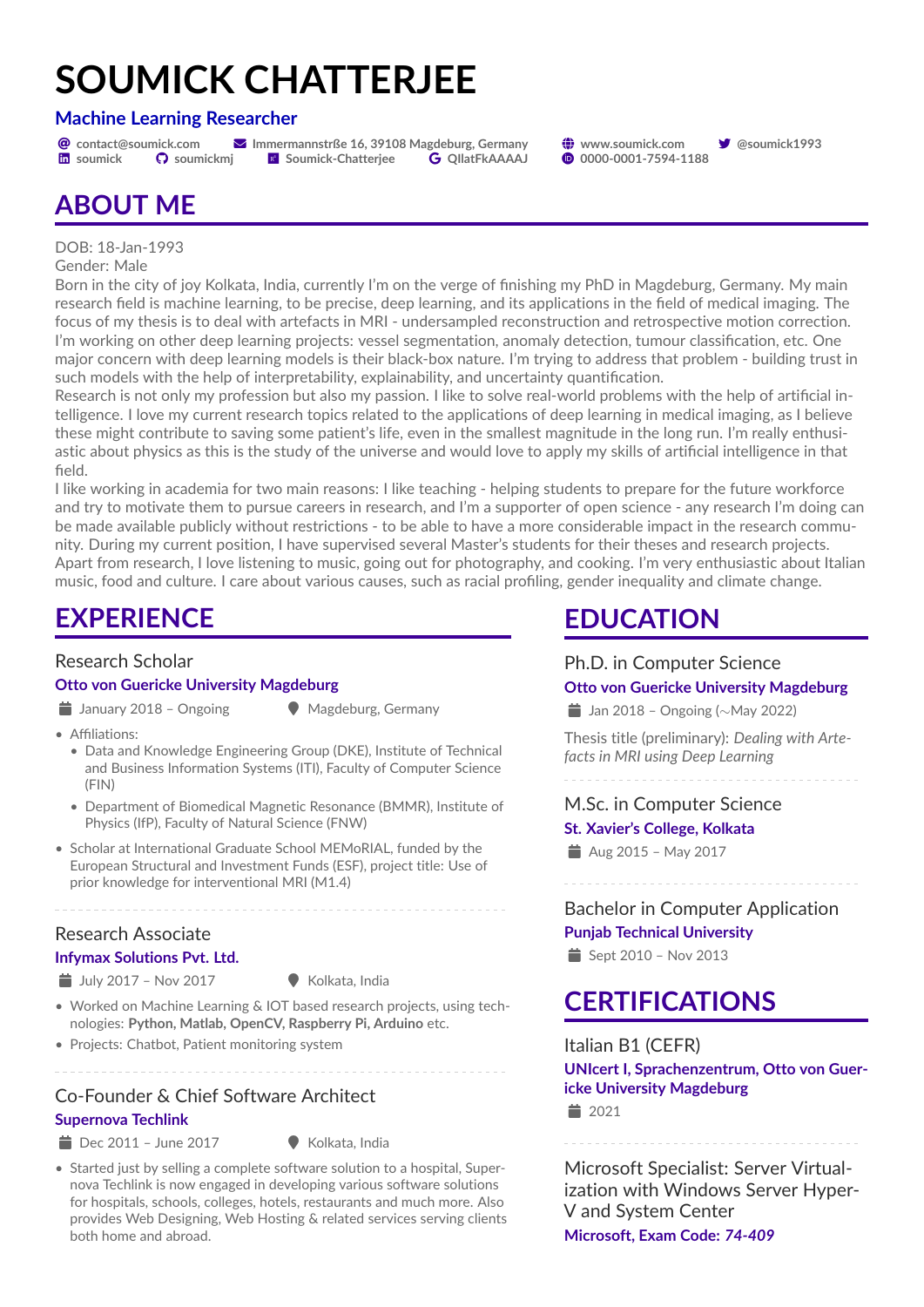- Supervised facial recognition project using Deep Learning.
- Led a team of 10, developing applications in platforms like **.NET, Java, Xamarin**, etc.
- Since August 2015, after joining M.Sc. served the duties on a part-time basis.

### **ACHIEVEMENTS**



#### **B**, MOOD Challenge (MICCAI 2021)

Member of the 2nd runner-up team for sample-level anomaly detection in brain MRIs

#### **CHAOS Challenge (IEEE ISBI 2019)**

Member of the winning team of Task 1: liver segmentation from combined CT & MRI and runner-up of Task 4: segmentation of abdominal organs from combined CT & MRI

### **Hult Prize 2017: Dubai Regional Finalists**

The Hult Prize is the world's largest student competition for social entrepreneurship organised jointly by Hult International Business School and the Clinton Global Initiative of Bill Clinton. *iRefugee*, our team of four, representing St. Xavier's College, Kolkata were qualified as Dubai Regional Finalists from India.

# **POSITIONS OF RESPONSIBILITY**

#### Teaching and Supervising **Otto von Guericke University Magdeburg**

 $\implies$  January 2019 – Ongoing  $\qquad \qquad \bullet$  Magdeburg, Germany

Supervising several Master's students for their theses and research projects on various topics of deep learning. Conducted research seminars once every two semesters and mini-lecture series with practices as a part of machine learning lectures for medical systems engineering students - both on behalf of and under the supervision of Prof. Andreas Nürnberger.

#### **Organiser ISACT 2021**

 $\equiv$  March 2021 – September 2021

The International Summer School on Situation Awareness in Cognitive Technologies 2021 was held from September 6 to 11, 2021 in Magdeburg, Germany, in conjunction with the IEEE ICHMS 2021.

#### Organising Committee Member **eXabyte 2017**

- $\triangleq$  Sept 2016 May 2017
- Head of Photography & Videography
- Member of Developers' Board

eXabyte is the annual tech-fest organized by St. Xavier's College, Kolkata - Department of Computer Science.

#### Class Rep – BCA

#### **Punjab Technical University, Institute: MNIMT Kolkata**

 $\frac{1}{2}$  June 2010 – June 2013

Elected as the class representative of BCA in all the three years of undergraduate study. Served as the communication bridge between the administration and students.

■ 2014

MCTS: ASP.NET Application Development .net Framework 3.5 **Microsoft, Exam Code:** *70-562 & 70-536*  $\equiv$  2012

MCTS: Windows Forms Application Development .net Framework 3.5 **Microsoft, Exam Code:** *70-505 & 70-536*  $\equiv$  2012

### **PROFESSIONAL COURSES**

#### ANIIT (Software Engineering) **NIIT Limited**

 $\angle$  2009 - 2011

2 years complete industry endorsed training with hand-on experience of .NET Framework, Java and various other topics, followed by internship. Additionally, completed 2 CompTIA Certificate courses, 3 months each: PC Technician – A+ & Networking – N+

#### Oracle SQL 9i & PL/SQL 10g **Oracle University, NIIT College Street Centre**

 $\equiv$  2012

Six month training on Oracle SQL followed by PL/SQL

# **TECHNICAL SKILLS**

**Programming**: Python, C, C++, C#, Java **Tools**: PyTorch, ASP.NET, Arduino, Xamarin **Domains**: Machine/Deep Learning, Computer Vision, Image Processing, Medical Imaging, Text Analysis **Others**: Acquiring MRIs using Siemens Skyra

3T

# **LANGUAGES**

| English        | $\bullet\bullet\bullet\bullet\bullet$ |  |  |
|----------------|---------------------------------------|--|--|
| <b>Bengali</b> | $\bullet\bullet\bullet\bullet\bullet$ |  |  |
| <b>Hindi</b>   | $\bullet\bullet\bullet\bullet\bullet$ |  |  |
| <b>Italian</b> | $\bullet\bullet\bullet\bullet\bullet$ |  |  |
| <b>French</b>  |                                       |  |  |
| German         |                                       |  |  |

### **EXTRACURRICULAR ACTIVITIES**

**Cooking**, **Photography** and **Swimming** are my favourite pass-times - my biggest stress busters.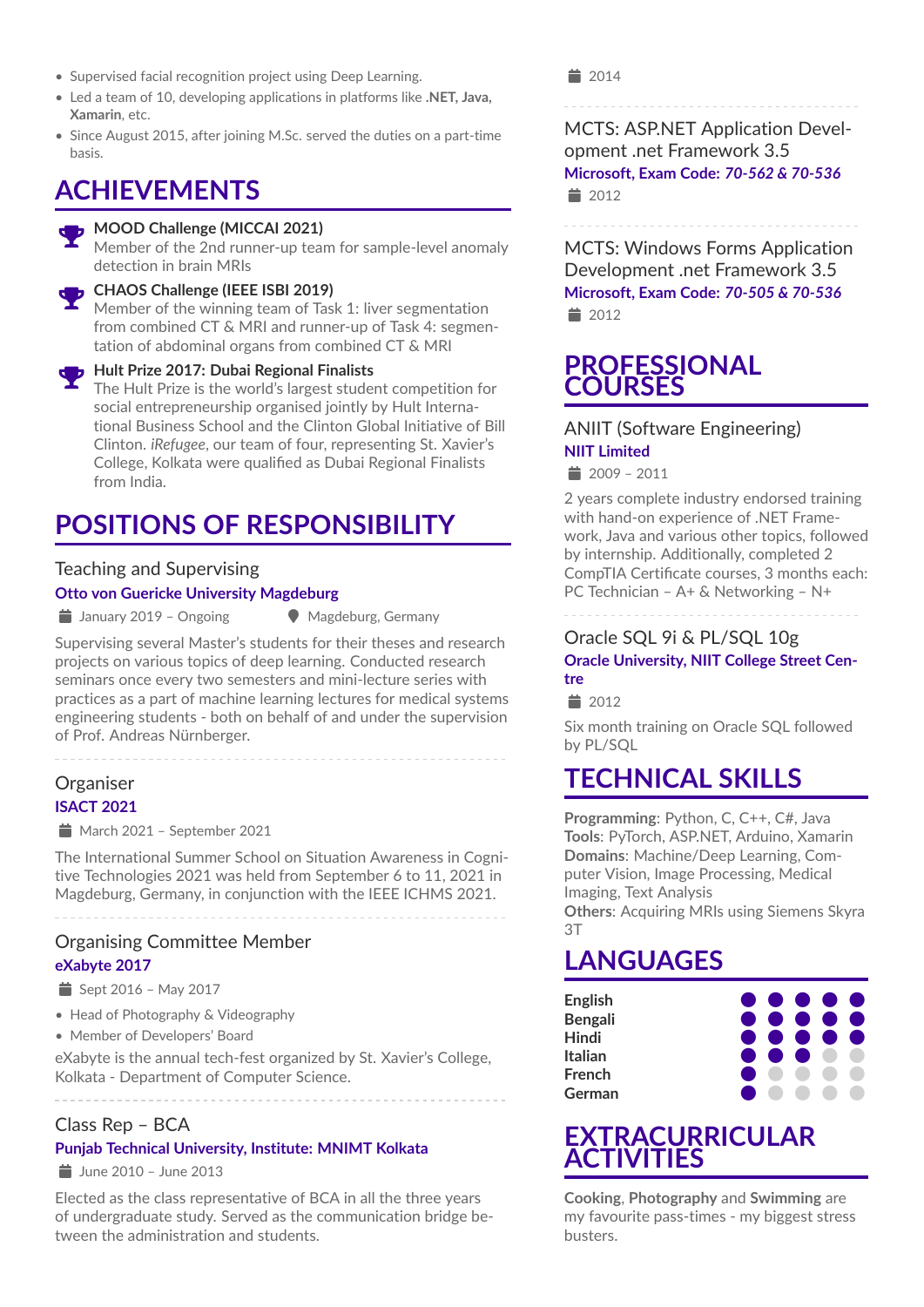# **PUBLICATIONS**

#### **E** Journal Articles (as first author or co-first author)

- **Chatterjee**, S., Bajaj, H., Siddiquee, I. H., Subbarayappa, N. B., Simon, S., Shashidhar, S. B., . . . Nürnberger, A. (in review). Micdir: Multi-scale inverse-consistent deformable image registration using unetmss with self-constructing graph latent. *arXiv preprint arXiv:2203.04317*. arXiv: [2203.04317](https://arxiv.org/abs/2203.04317)
- **Chatterjee**, S., Prabhu, K., Pattadkal, M., Bortsova, G., Sarasaen, C., Dubost, F., . . . Nürnberger, A. (in review). Ds6, deformation-aware semi-supervised learning: Application to small vessel segmentation with noisy training data. arXiv: [2006.10802](https://arxiv.org/abs/2006.10802)
- **Chatterjee**, S., Prakash, S., De Luca, E., & Nürnberger, A. (in review). Flavours of convolution for aspect extraction and sentiment analysis.
- **Chatterjee**, S., Saad, F., Sarasaen, C., Ghosh, S., Khatun, R., Radeva, P., . . . Nürnberger, A. (in review). Exploration of interpretability techniques for deep covid-19 classification using chest x-ray images. arXiv: [2006.02570](https://arxiv.org/abs/2006.02570)
- **Chatterjee**, S., Sarasaen, C., Rose, G., Nürnberger, A., & Speck, O. (in review). Ddos-unet: Incorporating temporal information using dynamic dual-channel unet for enhancing super-resolution of dynamic mri. *arXiv preprint arXiv:2202.05355*. arXiv: [2202.05355](https://arxiv.org/abs/2202.05355)
- **Chatterjee**, S., Sciarra, A., Dünnwald, M., Talagini Ashoka, A. B., Cheepinahalli Vasudeva, M. G., Saravanan, S., . . . Nürnberger, A. (in review). A comparative study of deep learning based sr-mri.
- **Chatterjee**, S., Sciarra, A., Dünnwald, M., Tummala, P., Agrawal, S. K., Jauhari, A., . . . Nürnberger, A. (in review). Strega: Unsupervised anomaly detection in brain mris using a compact context-encoding variational autoencoder. *arXiv preprint arXiv:2201.13271*. arXiv: [2201.13271](https://arxiv.org/abs/2201.13271)
- **Chatterjee**, S., Yassin, H., Nürnberger, A., & Speck, O. (in review). Weakly-supervised segmentation using inherentlyexplainable classification models and their application to brain tumour classification.
- Ernst, P., **Chatterjee**, S., Rose, G., Speck, O., & Nürnberger, A. (in review). Sinogram upsampling using primal-dual unet for undersampled ct and radial mri reconstruction. *arXiv preprint arXiv:2112.13443*. arXiv: [2112.13443](https://arxiv.org/abs/2112.13443)
- **Chatterjee**, S., Breitkopf, M., Sarasaen, C., Yassin, H., Rose, G., Nürnberger, A., & Speck, O. (2022). Reconresnet: Regularised residual learning for mr image reconstruction of undersampled cartesian and radial data. *Computers in Biology and Medicine*, *143*, 105321. doi[:10.1016/j.compbiomed.2022.105321](https://doi.org/10.1016/j.compbiomed.2022.105321)
- **Chatterjee**, S., Das, A., Mandal, C., Mukhopadhyay, B., Vipinraj, M., Shukla, A., . . . Nürnberger, A. (2022). Torchesegeta: Framework for interpretability and explainability of image-based deep learning models. *Applied Sciences*, *12*(4), 1834. doi[:10.3390/app12041834](https://doi.org/10.3390/app12041834)
- **Chatterjee**, S., Nizamani, F. A., Nürnberger, A., & Speck, O. (2022). Classification of brain tumours in mr images using deep spatiospatial models. *Scientific Reports*, *12*(1), 1–11. doi[:10.1038/s41598-022-05572-6](https://doi.org/10.1038/s41598-022-05572-6)
- Sarasaen, C., **Chatterjee**, S., Breitkopf, M., Rose, G., Nürnberger, A., & Speck, O. (2021). Fine-tuning deep learning model parameters for improved super-resolution of dynamic mri with prior-knowledge. *Artificial Intelligence in Medicine*, *121*, 102196. doi[:10.1016/j.artmed.2021.102196](https://doi.org/10.1016/j.artmed.2021.102196)
- **Chatterjee**, S., Jose, P. G., & Datta, D. (2019). Text classification using svm enhanced by multithreading and cuda. *International Journal of Modern Education & Computer Science*, *11*(1). doi[:10.5815/ijmecs.2019.01.02](https://doi.org/10.5815/ijmecs.2019.01.02)
- **Chatterjee**, S., & Nath, A. (2017). Auto-explore the web–web crawler. *International Journal of Innovative Research in Computer and Communication Engineering*, *5*(4), 6607–6618.

#### **E** Journal Articles (as a co-author)

- Sciarra, A., **Chatterjee**, S., Dünnwald, M., Nürnberger, A., Speck, O., & Oeltze-Jafra, S. (in review). Automated ssim regression for detection and quantification of motion artifacts in brain mr images.
- Sciarra, A., Mattern, H., Yakupov, R., **Chatterjee**, S., Stucht, D., Oeltze-Jafra, S., . . . Speck, O. (2022). Quantitative evaluation of prospective motion correction in healthy subjects at 7t mri. *Magnetic resonance in medicine*, *87*(2), 646–657. doi[:10.1002/mrm.28998](https://doi.org/10.1002/mrm.28998)
- Kavur, A. E., **Chatterjee**, S., Ernst, P., Speck, O., Nürnberger, A., Selver, M. A., et al. (2021). Chaos challenge-combined (ct-mr) healthy abdominal organ segmentation. *Medical Image Analysis*, *69*, 101950. doi[:10.1016/j.media.2020.101950](https://doi.org/10.1016/j.media.2020.101950)
- Mukhopadhyay, A., **Chatterjee**, S., & Nath, A. (2018). Symmetric key encryption algorithm using spider web (esp) version-1. *International Journal of Latest Trends in Engineering and Technology*, *10*(2), 342–346.
- Mukherjee, S., Jose, P. G., **Chatterjee**, S., & Basak, P. (2017). Duplicate file analyzer using n-layer hash and hash table. *International Research Journal of Computer Science*, *4*(6), 24–30.
- Jose, P. G., **Chatterjee**, S., Patodia, M., Kabra, S., & Nath, A. (2016). Hash and salt based steganographic approach with modified lsb encoding. *International Journal of Innovative Research in Computer and Communication Engineering*, *4*(6), 10599–10610.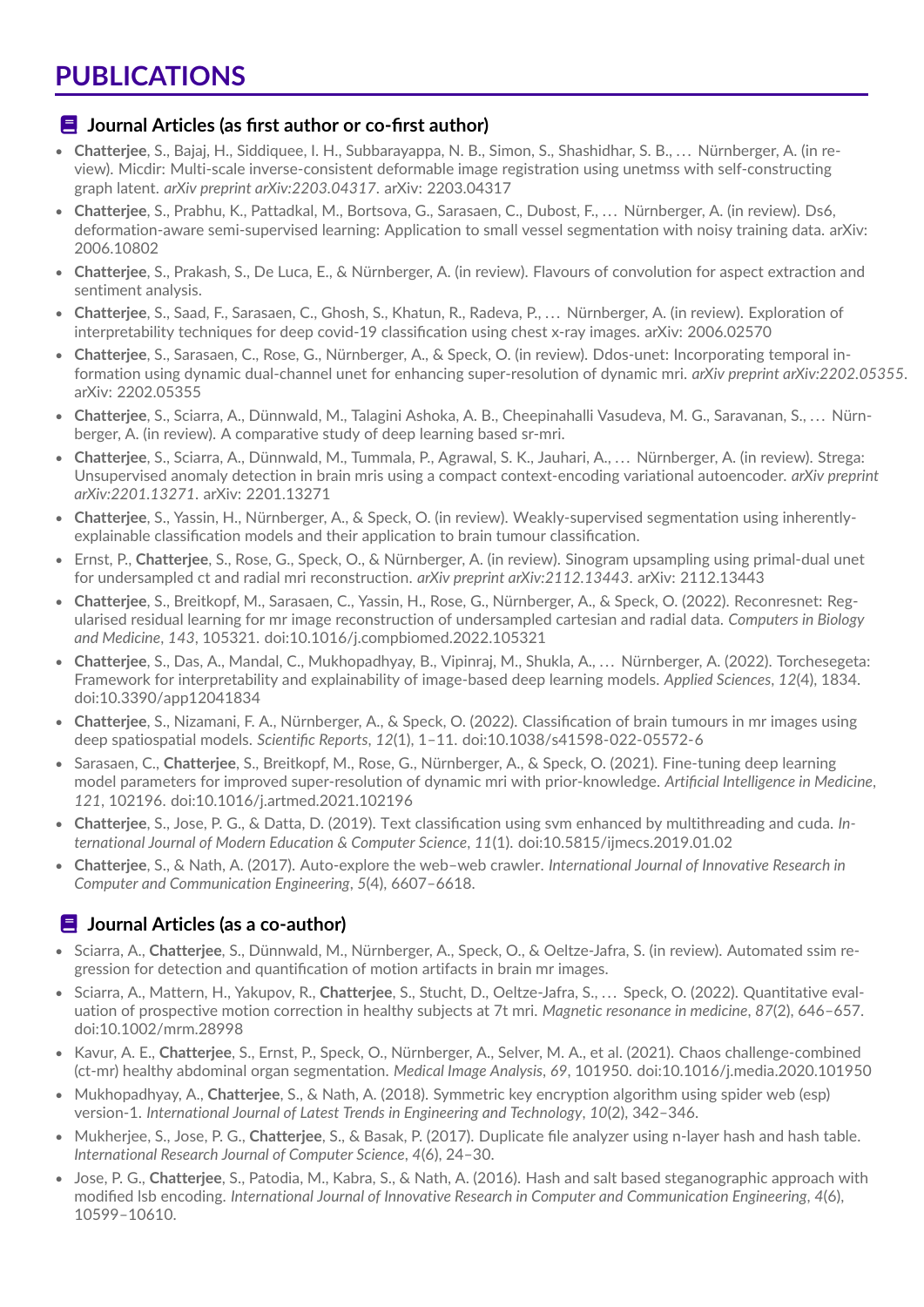#### **Conference Full Articles (as first author or co-first author)**

- **Chatterjee**, S., Sciarra, A., Dünnwald, M., Mushunuri, R. V., Podishetti, R., Rao, R. N., . . . Nürnberger, A. (2021). Shuffleunet: Super resolution of diffusion-weighted mris using deep learning. In *2021 29th european signal processing conference (eusipco)* (pp. 940–944). IEEE. doi[:10.23919/EUSIPCO54536.2021.9615963](https://doi.org/10.23919/EUSIPCO54536.2021.9615963)
- **Chatterjee**, S., Jose, P. G., Basak, P., Athar, A., Aravind, B., Beed, R. S., & Biswas, R. (2016). Microcontroller based automated life savior-medisûr. In *Computational science and engineering: Proceedings of the international conference on computational science and engineering* (p. 329). CRC Press.

#### **<sup>2</sup>** Conference Full Articles (as a co-author)

- Iuso, D., **Chatterjee**, S., De Beenhouwer, J., & Sijbers, J. (2022). Analysis of the effectiveness of supervised neural networks for defect segmentation in additive manufactured parts. In *Spie developments in x-ray tomography xiv*. SPIE.
- Mitta, D., **Chatterjee**, S., Speck, O., & Nürnberger, A. (2021). Upgraded w-net with attention gates and its application in unsupervised 3d liver segmentation. In *Proceedings of the 10th international conference on pattern recognition applications and methods - icpram* (pp. 488–494). INSTICC. doi[:10.5220/0010221504880494](https://doi.org/10.5220/0010221504880494)
- Sarasaen, C., **Chatterjee**, S., Breitkopf, M., Iuso, D., Rose, G., & Speck, O. (2019). Breathing deformation model-application to multi-resolution abdominal mri. In *2019 41st annual international conference of the ieee engineering in medicine and biology society (embc)* (pp. 2769–2772). IEEE. doi[:10.1109/EMBC.2019.8857706](https://doi.org/10.1109/EMBC.2019.8857706)
- Khatun, R., & **Chatterjee**, S. (2018). Machine learning approach for segmenting glands in colon histology images using local intensity and texture features. In *2018 ieee 8th international advance computing conference (iacc)* (pp. 314–320). IEEE. doi[:10.1109/IADCC.2018.8692135](https://doi.org/10.1109/IADCC.2018.8692135)

#### <sup>2</sup> Conference Short Articles (as first author or co-first author)

- **Chatterjee**, S., Sarasaen, C., Rose, G., Nürnberger, A., & Speck, O. (2022). DDos-UNet: Incorporating temporal information using dynamic dual-channel UNet for enhancing super-resolution of dynamic MRI. In *Medical imaging with deep learning*. Retrieved from<https://openreview.net/forum?id=S7S6gPtbKU4>
- Sciarra, A., **Chatterjee**, S., Dünnwald, M., Placidi, G., Nürnberger, A., Speck, O., & Oeltze-Jafra, S. (2022). Referenceless SSIM regression for detection and quantification of motion artefacts in brain MRIs. In *Medical imaging with deep learning*. Retrieved from<https://openreview.net/forum?id=24cqMfboXhH>
- **Chatterjee**, S., Breitkopf, M., Sarasaen, C., Yassin, H., Rose, G., Nürnberger, A., & Speck, O. (2021). Reconresnet: Regularised residual learning for mr image reconstruction of undersampled cartesian and radial data. In *Medical imaging with deep learning*. Retrieved from<https://openreview.net/forum?id=KNEKu-W4Avz>
- **Chatterjee**, S., Prabhu, K., Pattadkal, M., Bortsova, G., Sarasaen, C., Dubost, F., . . . Nürnberger, A. (2021). Ds6, deformationaware semi-supervised learning: Application to small vessel segmentation with noisy training data. In *Medical imaging with deep learning*. Retrieved from [https://openreview.net/forum?id=2t0\\_AxD1otB](https://openreview.net/forum?id=2t0_AxD1otB)
- **Chatterjee**, S., Sciarra, A., Dünnwald, M., Oeltze-Jafra, S., Nürnberger, A., & Speck, O. (2020). Retrospective motion correction of mr images using prior-assisted deep learning. In *Medical imaging meets neurips 2020*.

#### **Conference Short Articles (as a co-author)**

• Ernst, P., **Chatterjee**, S., Rose, G., & Nürnberger, A. (2022). Primal-dual UNet for sparse view cone beam computed tomography volume reconstruction. In *Medical imaging with deep learning*. Retrieved from [https://openreview.net/](https://openreview.net/forum?id=RVKcDeJ2fCi) [forum?id=RVKcDeJ2fCi](https://openreview.net/forum?id=RVKcDeJ2fCi)

#### **E:** Conference Abstracts

- **Chatterjee**, S., Bajaj, H., Simon, S., Shashidhar, S., Speck, O., & Nürnberger, A. (2022). Multi-scale unet with self-constructing graph latent for deformable image registration. In *Joint annual meeting ismrm-esmrmb 2022* (p. 5563).
- **Chatterjee**, S., Sciarra, A., Dünnwald, M., Talagini Ashoka, A. B., Oeltze-Jafra, S., Speck, O., & Nürnberger, A. (2022). Uncertainty quantification for ground-truth free evaluation of deep learning reconstructions. In *Joint annual meeting ismrm-esmrmb 2022* (p. 5631).
- **Chatterjee**, S., Sciarra, A., Dünnwald, M., Tummala, P., Agrawal, S., Jauhari, A., . . . Nürnberger, A. (2022). Strega: Unsupervised anomaly detection in brain mris using compact context-encoding variational autoencoder. In *Joint annual meeting ismrm-esmrmb 2022* (p. 5531).
- **Chatterjee**, S., Yassin, H., Dubost, F., Nürnberger, A., & Speck, O. (2022). Learning to segment brain tumours using an explainable classifier. In *Joint annual meeting ismrm-esmrmb 2022* (p. 5592).